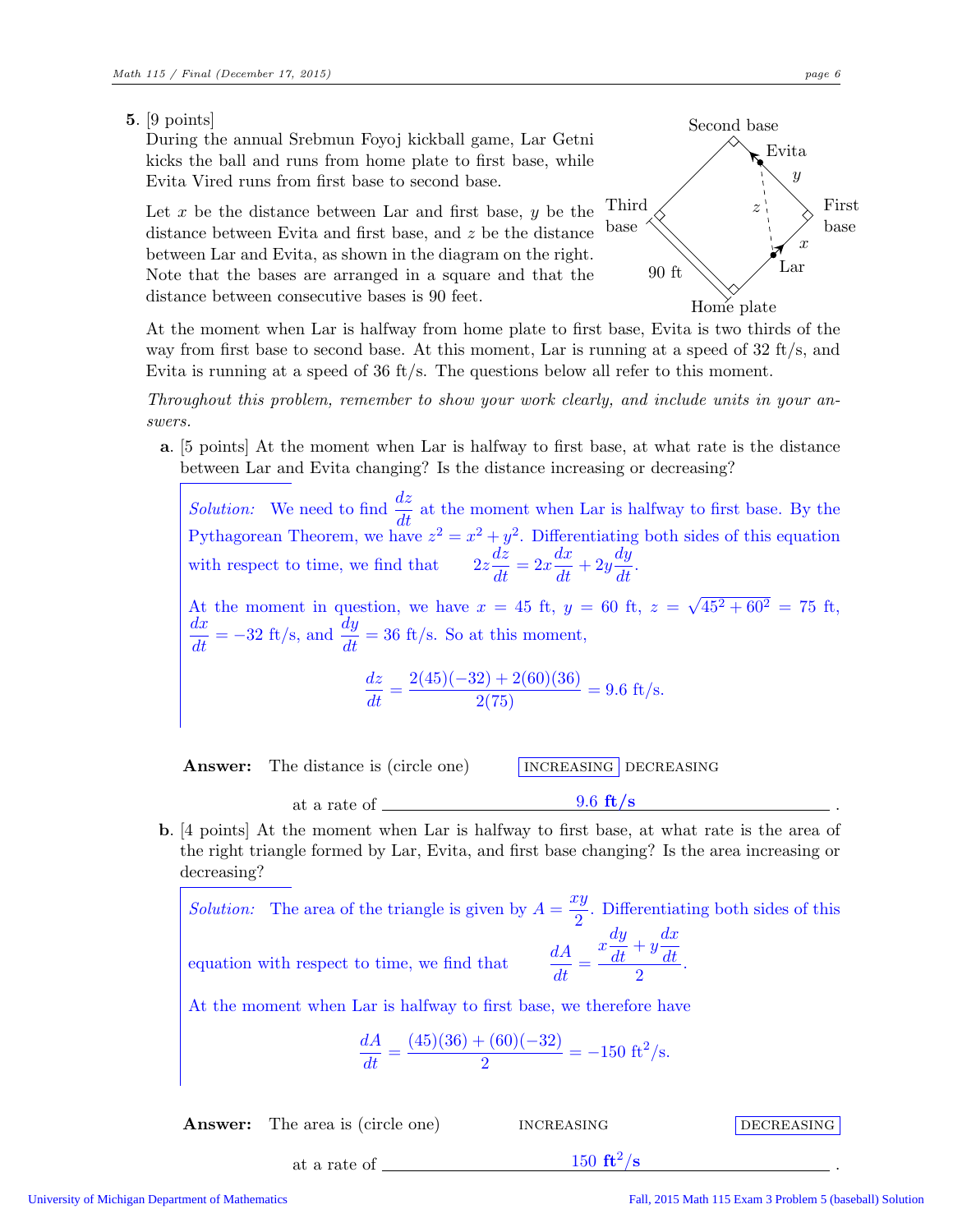3. [8 points] A man, who is 28 feet away from a 30 foot tall street lamp, is sinking into quicksand. (*See diagram below.*) At the moment when 6 feet of him are above the ground, his height above the ground is shrinking at a rate of 2 feet/second.



*Throughout this problem, remember to show your work clearly, and include units in your answers.*

a. [3 points] How long will the man's shadow (shown in bold in the diagram above) be at the moment when 6 feet of him are above the ground?

*Solution:* Let s be the length of the shadow. Noticing that the larger and smaller triangles in the picture are similar triangles, we have

$$
\frac{30}{28+s} = \frac{6}{s}
$$

$$
30s = 168+6s
$$

$$
24s = 168
$$

$$
s = 7.
$$

So the length of the shadow is 7 feet at that moment.

- Answer: 7 feet
- b. [5 points] At what rate is the length of the man's shadow changing at the moment 6 feet of him are above the ground? Is his shadow growing or shrinking at that moment?

*Solution:* Let h be the height of the man above the ground, and let s be the length of his shadow. Using similar triangles as above, we have  $\frac{30}{28+s}$  = h  $\frac{h}{s}$  so  $30s = 28h + hs$ . Taking derivatives with respect to time t, we find  $30\frac{ds}{dt} = 28$  $\frac{d\tilde{h}}{dt}+h\frac{ds}{dt}+s\frac{dh}{dt}$  $\frac{d}{dt}$ . So at the moment when  $h = 6$ , we have

$$
30 \frac{ds}{dt}\Big|_{h=6} = 28(-2) + 6 \frac{ds}{dt}\Big|_{h=6} + 7(-2)
$$
  

$$
24 \frac{ds}{dt}\Big|_{h=6} = -70
$$
  

$$
\frac{ds}{dt}\Big|_{h=6} = \frac{-70}{24} = -\frac{35}{12} \approx -2.917
$$

So at that moment, the shadow is shrinking at a rate of about 2.917 feet/second.

**Answer:** The man's shadow is (circle one) GROWING SHRINKING at a rate of 35  $\frac{35}{12}$  (about 2.917) feet/second

.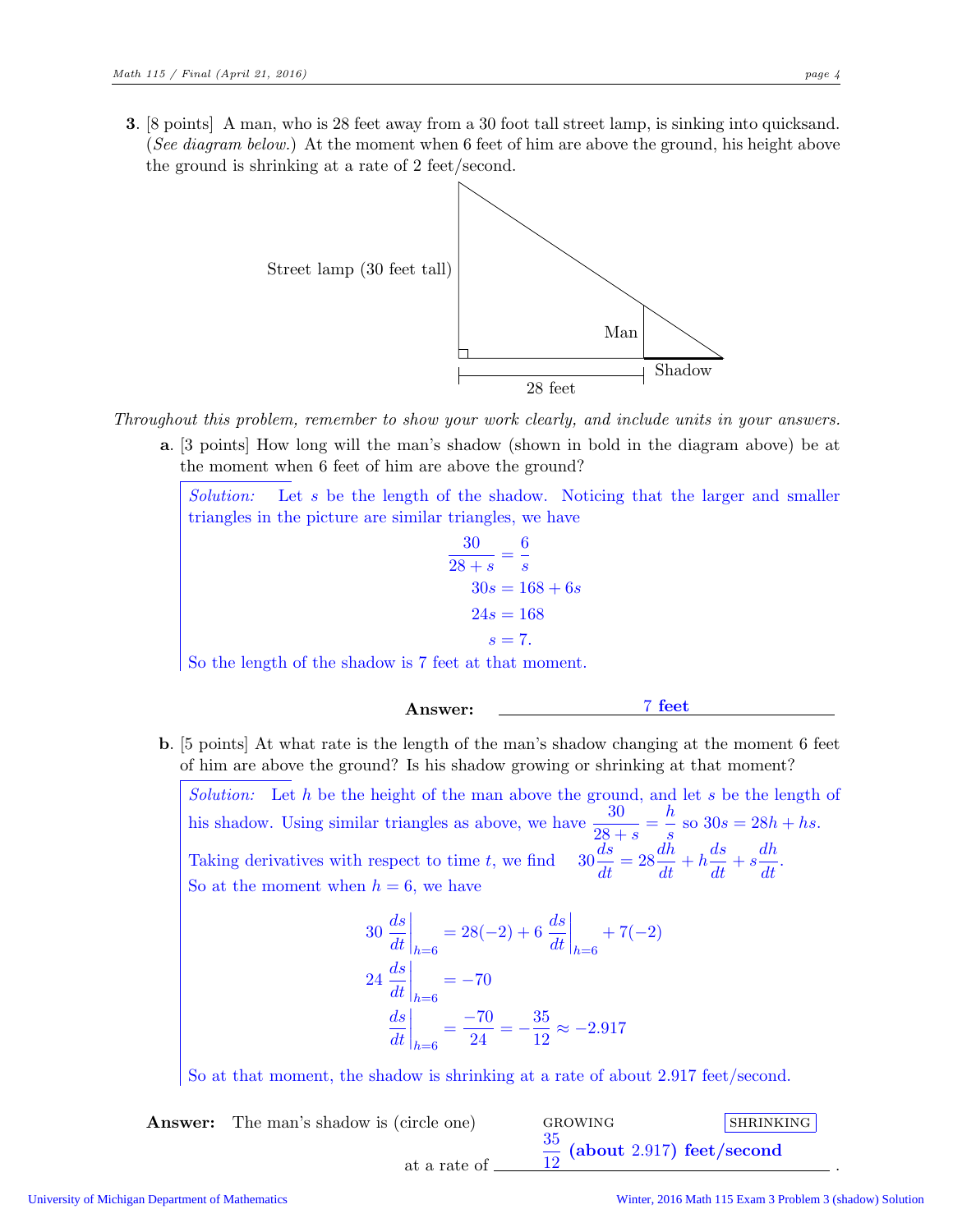- 4. [7 points] Casey is making a documentary about the wildlife that lives in a local cave. She found a spider of a new species climbing down along the ceiling of the cave (as shown in the diagram below). Here
	- $x$  is the spider's distance to the right, in ft, of the camera
	- $y$  is the height, in ft, of the spider from the ground
	- $\bullet$   $\theta$  is the angle, in radians, made by the ground and the line joining Casey's camera and the spider.

The camera is following the spider as it walks along the ceiling of the cave. Find the rate at which the angle  $\theta$  is changing when the following conditions hold:

- The spider is 10 ft above the ground.
- The spider's distance to the right of the camera is increasing at 0.4 feet per second.
- The spider's height is decreasing at a rate of 0.2 feet per second.

• The angle 
$$
\theta = \frac{\pi}{6}
$$
 radians.



Use the equation

$$
\tan(\theta) = \frac{y}{x}.
$$

satisfied by the variables x, y and  $\theta$  to find your answer. Include units. Show all your work.

Solution: Taking derivatives with respect to time we get

$$
\frac{1}{\cos^2(\theta)}\frac{d\theta}{dt} = \frac{x\frac{dy}{dt} - y\frac{dx}{dt}}{x^2}.
$$

Solving for  $\frac{d\theta}{dt}$  we get  $\frac{d\theta}{dt} =$  $x\frac{dy}{dt} - y\frac{dx}{dt}$ dt  $\int \frac{d^2y}{x^2} \cos^2(\theta)$ We are given  $y = 10$ ,  $\frac{dx}{dt} = 0.4$ ,  $\frac{dy}{dt} = -0.2$  and  $\theta = \frac{\pi}{6}$  $\frac{\pi}{6}$  then  $\tan(\theta) = \frac{y}{x}$  yields  $\frac{10}{x} = \frac{1}{\sqrt{x}}$  $\overline{\sqrt{3}}$ or  $x = 10\sqrt{3}$ . Using these values into this equation, we get

$$
\frac{d\theta}{dt} = \frac{10\sqrt{3}(-0.2) - 10(0.4)}{(10\sqrt{3})^2} \cos^2\left(\frac{\pi}{6}\right) = \frac{-2\sqrt{3} - 4}{300} \left(\frac{3}{4}\right) = \frac{-\sqrt{3} - 2}{200}
$$
  
Answer: 
$$
\frac{-\sqrt{3} - 2}{200}
$$
 radians per second.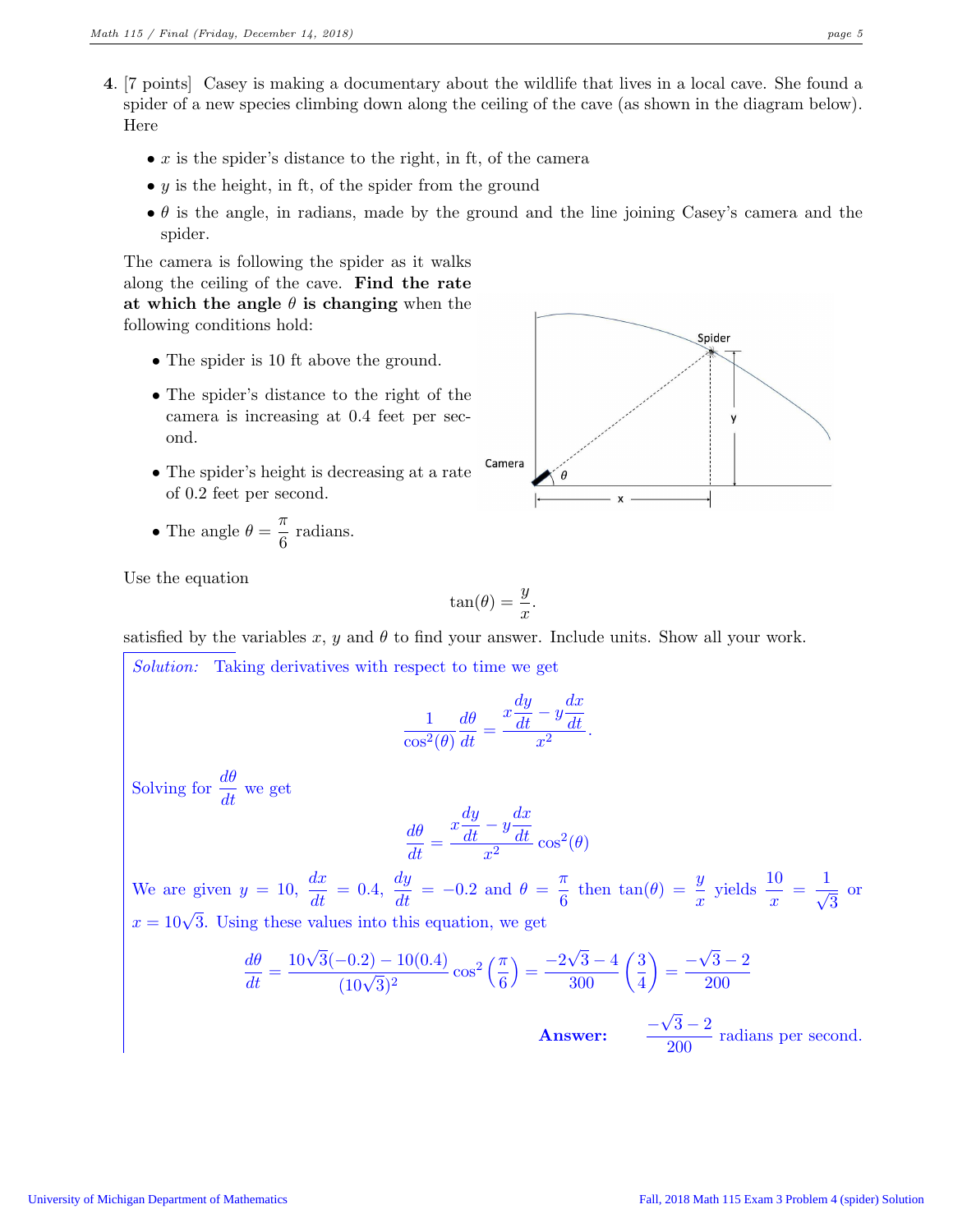## 4. [10 points]

## a. [5 points]

Sam is pouring concrete into a hole in the shape of a triangular prism. The hole is 4 meters wide, 4 meters long, and 6 meters deep at its deepest point. A partially filled hole with the correct dimensions is shown to the right.

Sam is looking down into the hole and observes that the rectangular top surface of the concrete is growing at a rate of 0.8 meters squared per minute. Find the rate at which the depth of the concrete is growing. *Include units.*



*Solution:* Let w denote the width of the surface rectangle and h denote the depth of the concrete. By similar triangles,  $w = \frac{2}{3}$  $\frac{2}{3}h$ . Then the area,  $A(h)$ , is

$$
A(h) = 4\left(\frac{2}{3}h\right) = \frac{8}{3}h.
$$

Taking the derivative with respect to time we have  $\frac{dA}{dt} = \frac{8}{3}$ 3  $\frac{dh}{dt}$ , so  $\frac{dh}{dt} = 0.8 \left(\frac{3}{8}\right)$ 8  $= 0.3.$ 

0.3 meters per minute

b. [5 points]

Donna is pouring concrete into a different hole, which is in the shape of a horn as shown to the right. When the concrete has been poured to a depth of h meters and its surface has radius  $r$ , the volume of the poured concrete is given by

$$
V = \frac{\pi}{7}r^2h.
$$

When the depth of the concrete that has been poured is 0.8 meters, the radius of its surface is 0.5 meters, the radius is growing at a rate of 5 meters per hour, and the volume is growing at a rate of 2 cubic meters per hour. How fast is the depth changing? *Include units*.

*Solution:*

$$
\frac{dV}{dt} = \frac{\pi}{7} \left( 2rh \frac{dr}{dt} + r^2 \frac{dh}{dt} \right)
$$

$$
2 = \frac{\pi}{7} \left( 2(0.5)(0.8)(5) + (.5)^2 \frac{dh}{dt} \right)
$$

$$
\frac{14}{\pi} = 4 + 0.25 \frac{dh}{dt}
$$

$$
\frac{14}{\pi} - 4 = 0.25 \frac{dh}{dt}
$$

$$
4 \left( \frac{14}{\pi} - 4 \right) = \frac{dh}{dt}
$$

Answer:

 $\left(\frac{14}{\pi}-4\right) \approx 1.825$  meters per hour

h

r